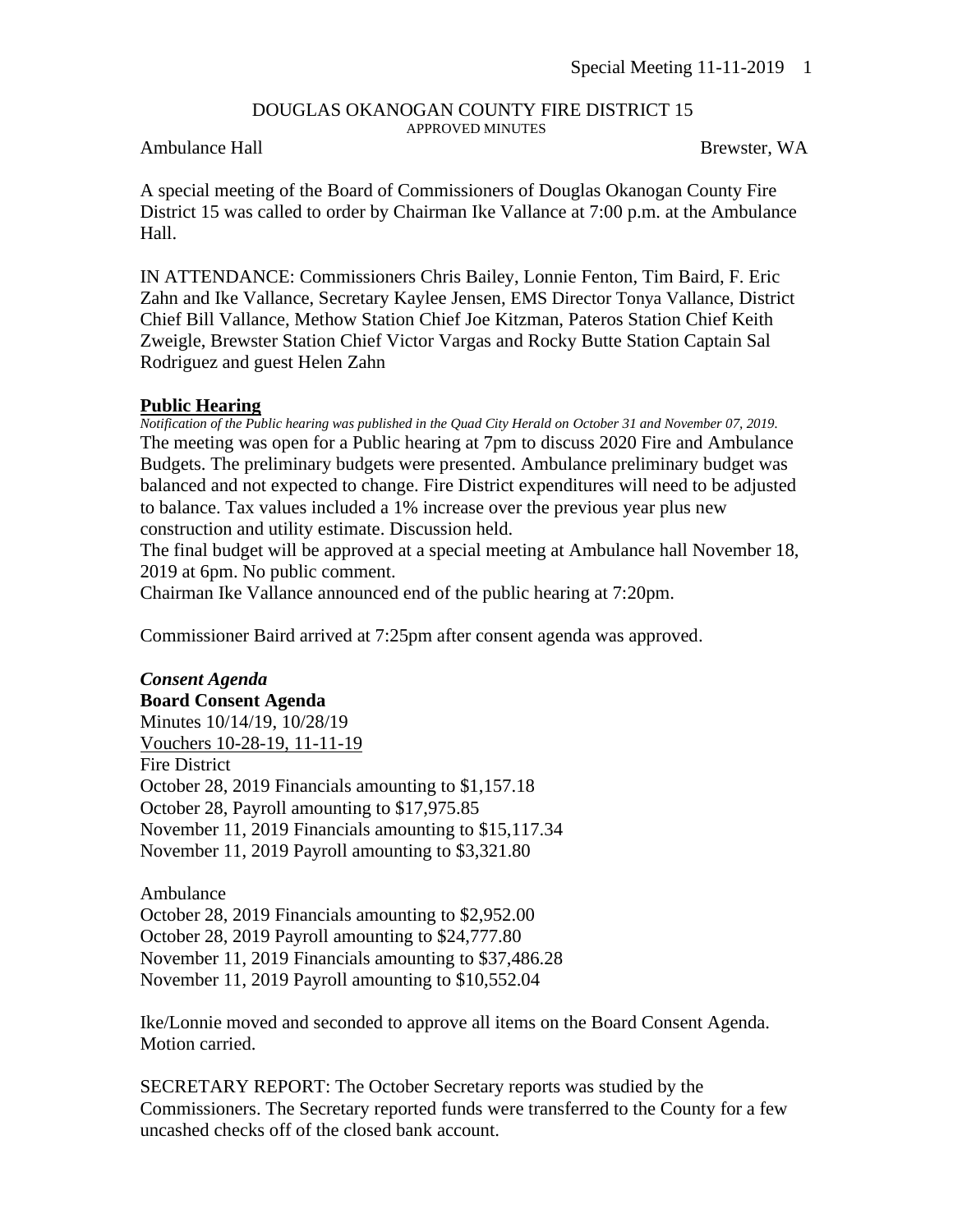DISTRICT FIRE CHIEF REPORT: Chief Vallance reported a resolution was ready to be signed to annex the Douglas County property discussed at a public hearing last month. Resolution 11-2019 Annexation

Tim/Eric moved and seconded to approve the 11-2019 annexation resolution. Motion carried.

SOP/SOG COMMITTEE REPORT: Chief Victor Vargas reported the committee is scheduling a meeting. They have some items they are working on and they will bring back to the board at a later meeting.

PATEROS REPORT: Chief Keith Zweigle firefighters responded to one MVA, two fire alarm calls at Harmony House, and a vehicle fire call at Brewster which was cancelled. R&M B1511 low beam was replaced. Trainings included hydrants and a hydraulic water training.

METHOW REPORT: Chief Joe Kitzman reported firefighters provided one EMS assist. Training included extrication and tools. Firefighters have been winterizing the station and Tenders and putting the brush trucks away.

BREWSTER REPORT: Chief Victor Vargas reported firefighters responded to three MVA, two vehicle fires, four calls for controlled burns, and a structure fire call on Halloween that ended up being someone testing a fog machine. Open house was a success with a lot of people attending. Firefighters trained at Rocky Butte maze.

ROCKY BUTTE REPORT: Captain Sal Rodriguez reported firefighters responded to some controlled burn calls. Some residents were informed there is currently a burn ban in affect. Firefighters are still coordinating training with Brewster and provided assistance with the Open House event. Training included a mock structure response at the maze and firefighters practiced what they would tell dispatch regarding the mock scene.

EMS DIRECTOR REPORT: Tonya reported the wage and benefit committee had met for the 2020 budget year and had come up with some recommendations. Discussion held. The committee recommendations were studied by Commissioners.

## **Wage and Benefit 2020**

Eric/Lonnie moved and seconded to approve the committee recommendations. Motion carried. Commissioner Vallance abstained a vote.

# **VEBA Employee Contribution vote**

Lonnie/Eric moved and seconded to approve the two groups, Admin and hourly employees, a ballot vote for mandatory employee contributions to VEBA. Motion carried. Commissioner Vallance abstained a vote.

# **Medical Dental Plan Change vote**

Tim/Chris moved and seconded to allow employees a ballot vote to add dental and/or change of the medical plan by a majority vote. Motion carried. Commissioner Vallance abstained a vote.

# **Resolution 12-2019 Refund**